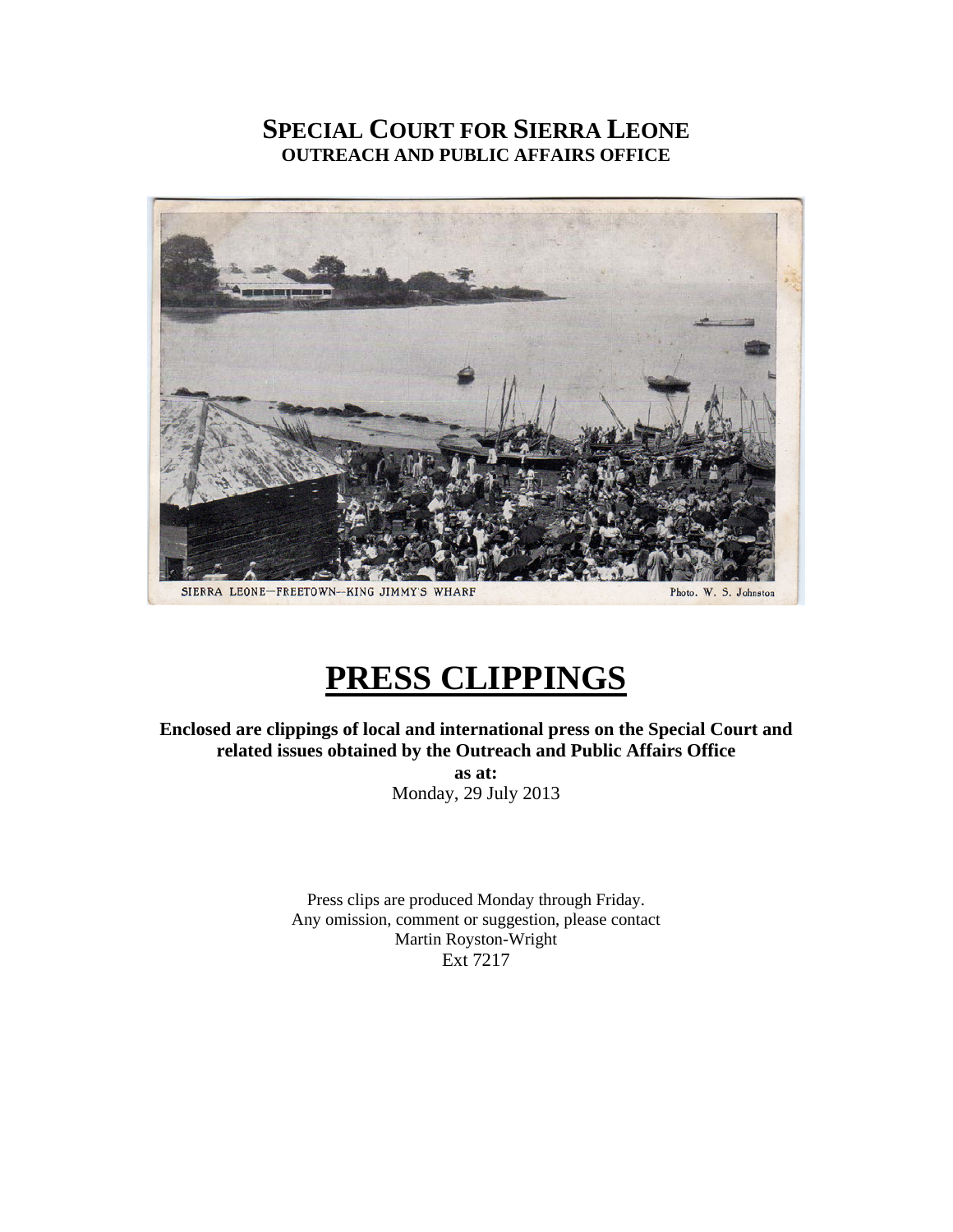| <b>International News</b>                                                                    |            |
|----------------------------------------------------------------------------------------------|------------|
| Rebuilding Liberia: Warlord Charles Taylor's New England Ties / Providence Journal           | Pages 3-4  |
| Odd News: The Almanac / United Press International                                           | Page 5     |
| Rebuilding Liberia: Former head of U.S. Embassy Recalls Civil War Years / Providence Journal | Pages 6-7  |
| Crimes Against Humanity Must Be Prosecuted/ Washington University in St. Louis               | Page 8     |
| Interview: What's Daily Life Like For ICTY Detainees? / Radio Free Europe                    | Pages 9-11 |
| U.N-Backed Court to End 1st Trial of Top Khmer Rouge Leaders in Oct. / Global Post           | Page 12    |
|                                                                                              |            |

2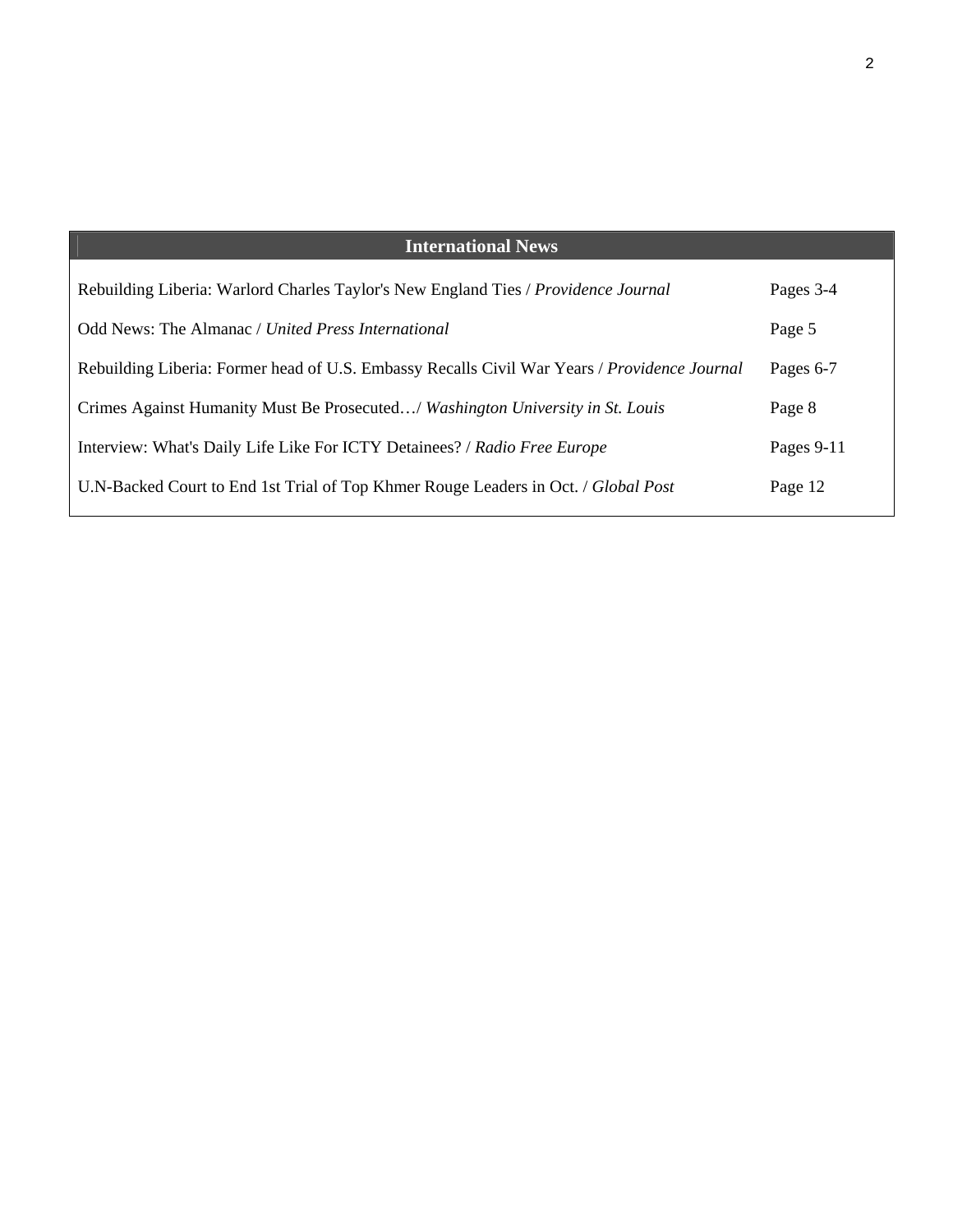### **Rebuilding Liberia: Warlord Charles Taylor's New England ties**

By Philip Marcelo

Journal staff writer

*Editor's note: Journal Staff Writer Philip Marcelo will be traveling to Liberia in August to report on that country's progress 10 years after the end of a devastating civil war. This is the latest installment of an online and print series called "Rebuilding Liberia: The R.I. Connection."* 

PROVIDENCE, R.I. -- Rhode Island has a large and active Liberian community.

But outside of that community, many may not remember that the family of former Liberian President Charles Taylor - the notorious warlord at the center of that nation's nearly 15 years of civil war - also counted itself among its ranks.

At one point, Taylor's then-wife -- Enid TupeeTaylor -- lived in Pawtucket, as did a sister and brother. Another brother and another sister lived in Providence.

But most of the family returned to Liberia when Taylor rose to power there in the late 1980s and early



1990s.

Taylor fought a years-long civil war before being elected Liberia's president and serving from 1997 to 2003. Eventually, he was forced to resign, and was arrested and tried by a U nited Nations court for war crimes. He is now serving a 50-year sentence.

But before his bloody rein, Taylor had a colorful background that is as much a part of New England lore as it is of Africa.

#### *Steven LaBadessa/Providence Journal archives*

*Charles M. Taylor is shown in 1985 in his cell at the Plymouth, Mass., county jail, where he was held while facing extradition to Liberia. He later escaped and fled to Africa, where he led a civil war in Liberia. He is now in prison for war crimes.*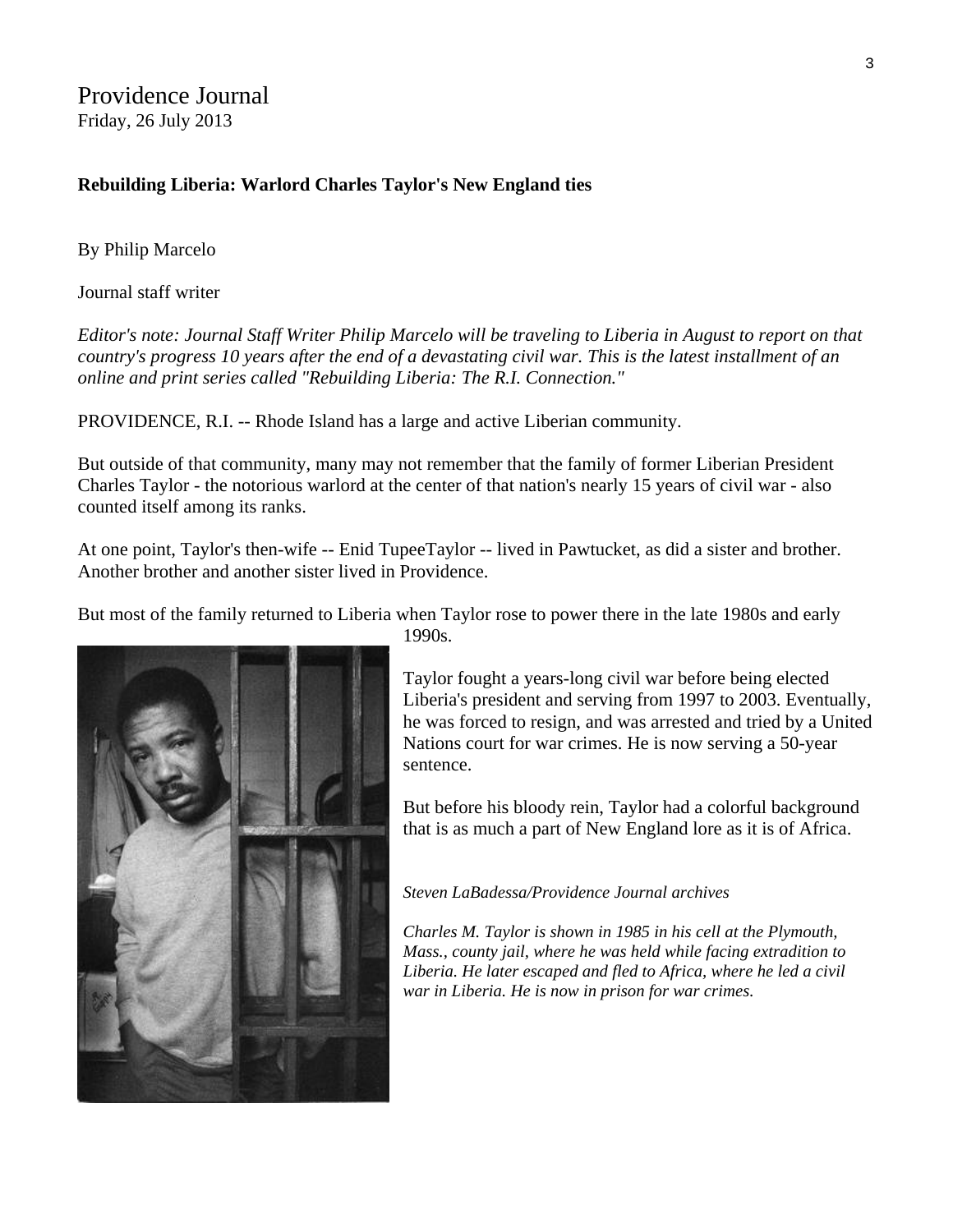It's a story that's been richly told in the pages of The Providence Journal over the years.

Here's a piece Thomas J. Morgan did last year, when Taylor was sentenced for war crimes, that lays out the local lore.

Former Projo scribe Michael Corkery, now of The Wall Street Journal, also did a gem of a profile in 2003 as Taylor's turbulent presidency was destabilizing much of West Africa.

FROM THE JOURNAL ARCHIVES:

7.26.2003: R.I. Liberians' high hopes for Taylor lost to bloodshed

7.8.1990: Taylor will free Liberia from dictatorship, his kin in R.I. vow

8.6.1990: Liberia' s rebel leader Doe' s foe: The evolution of Liberian revolutionary

The short version is this:

Taylor, a native Liberian, was educated at Bentley College in Waltham, Mass.

As president of a leading group for Liberians living in the United States, he was a prominent voice among those opposing the administration of Liberian President William Tolbert in the late 1970s.

When Tolbert was overthrown and executed in a military coup in 1980, Taylor returned to Liberia to serve in the new administration.

But his time as purchasing director in Liberian President Samuel K. Doe's regime was short-lived: Taylor was accused of embezzling nearly a million dollars and fled to the United States.

The U.S. attorney in Boston eventually charged Taylor with diverting the stolen money to a fictitious corporation in New Jersey and had him arrested in 1985.

Taylor ultimately was imprisoned at the county jail in Plymouth, Mass., while waiting extradition. Somehow, he obtained a hacksaw and managed to escape.

Leaving his family behind in Rhode Island, he returned to Africa, and spent the next four years building an army to overthrow his old boss, President Doe.

That army, the National Patriotic Front of Liberia, was notorious for being trained and funded, in large part, by the late-Muammar Gaddafi, the deposed dictator of Libya.

Taylor's army also sent units of often drug-induced child soldiers into battle, setting a tragic precedent for future African conflicts and leaving a lost generation of youths in its wake.

I'll have more to say in later on Liberia's civil war years and this lost generation.

For now, it's enough to consider the lasting legacy of Charles Taylor, a former New Englander who propelled a civil war that still ranks among Africa's bloodiest conflicts ever.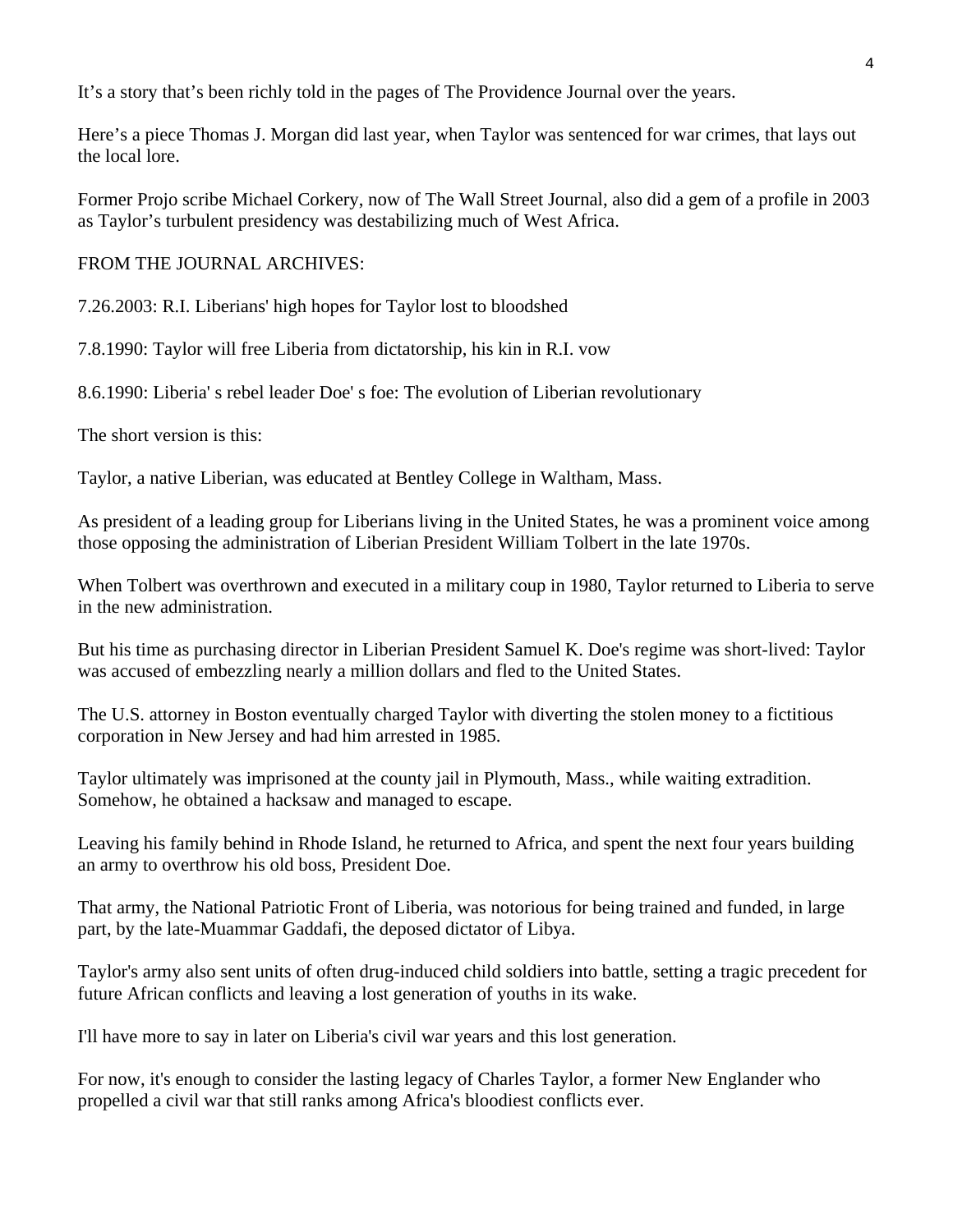Sunday, 28 July 2013

### **Odd News: The Almanac**

-SNIP-

In 2009, former Liberian President Charles Taylor, on trial at The Hague for war crimes, denied he had ordered cannibalism during a savage civil war in neighboring Sierra Leone.

-SNIP-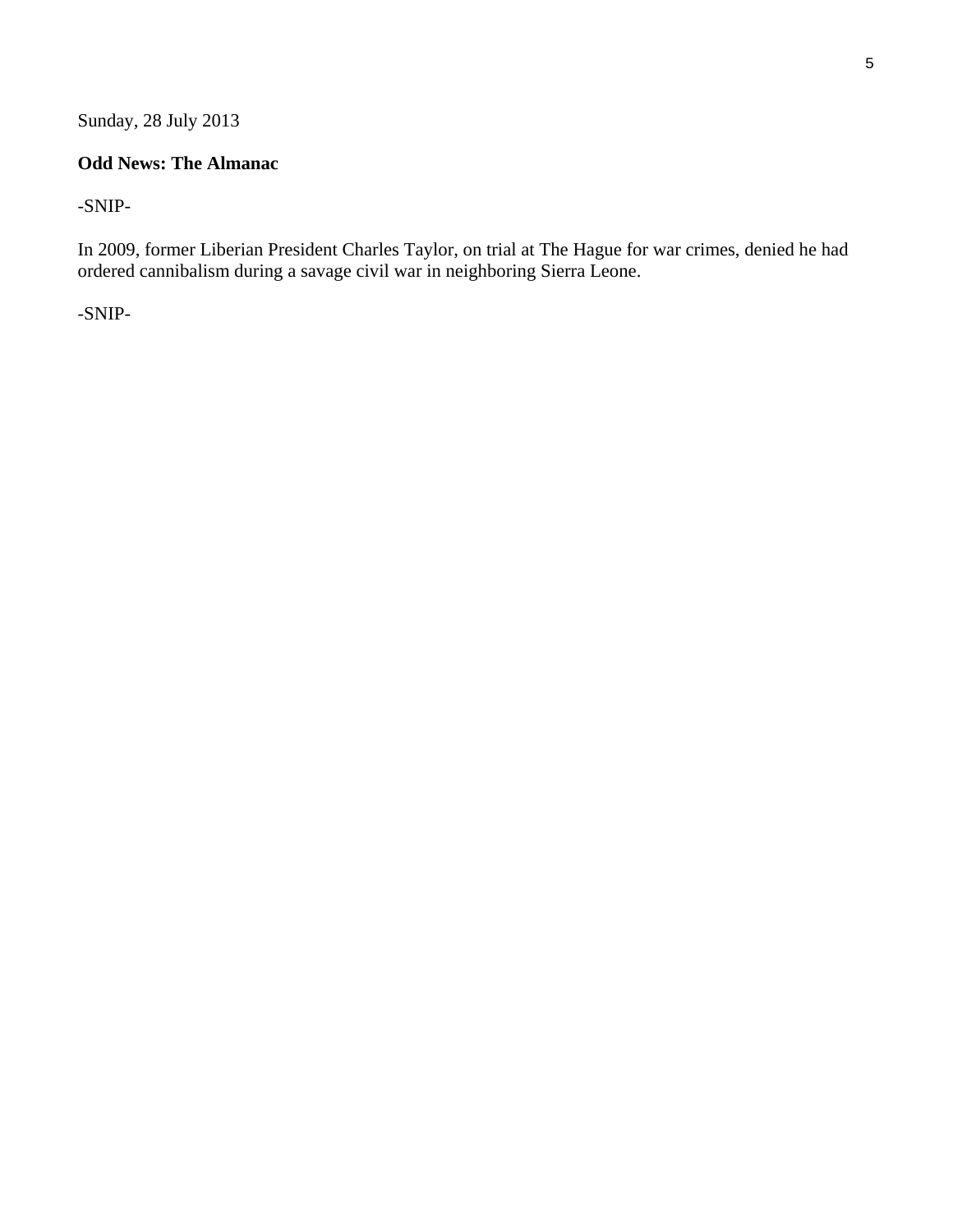### Providence Journal Saturday, 27 July 2013

### **Rebuilding Liberia: Former head of U.S. Embassy recalls civil war years**

*Journal Staff Writer Philip Marcelo will be traveling to Liberia in August to report on that country's progress 10 years after the end of a devastating civil war. This is the latest installment of an online and print series called "Rebuilding Liberia: The R.I. Connection."* 

PROVIDENCE, R.I. -- Two months into what would be a three-year stint as head of the U.S. Embassy in Liberia, William H. Twaddell, Providence resident and Brown University graduate, faced his first crisis: the kidnapping of 500 West African peacekeepers by rebel forces.

It was 1992, the heat of Liberia's First Civil War, one of Africa's bloodiest conflicts.

Out of nearly 40 diplomatic missions that had existed pre-war in Liberia, the U.S. Embassy was one of about three that remained, ensconced behind the walls of its central Monrovia compound.

"It was a very tense time," Twaddell recalled one recent morning at Brown, where he is a member of the board of trustees. "We had mortars coming into our compound. Stray bullets flying around. We were not a target, but it was a big, built up city."



William H. Twaddell

Photo: Courtesy of Brown **University** 

Twaddell, as "chief of mission," was the de-facto U.S. ambassador. The official title, he explains, indicated that the U.S. did not have formal relations with the Liberian national government at the time.

That first year, he helped as former President Jimmy Carter successfully negotiated the release of the peacekeepers.

Their captor? A New England-educated Liberian whose name would become synonymous with the country's destruction: Charles Taylor.

Later, Twaddell would help evacuate thousands of U.S. citizens from the country, including his wife, as Taylor's rebel army made one of its strongest surges into the capital city of Monrovia. (Taylor would not succeed in taking the capital for another four years.)

I could spend an entire blog post on Twaddell's extensive resume.

Instead I'll hit a few highlights: after graduating Brown University in 1963, Twaddell volunteered for the Peace Corps in Brazil, served in the Army, and became a D.C.-based reporter for The New York Daily News. All that, before a distinguished, 30-plus year career in the Foreign Service that included ambassadorships in Nigeria and Mauritania.

Today, he is interim CEO of Dorcas International Institute, one of the largest organizations in Rhode Island working with immigrants and refugees.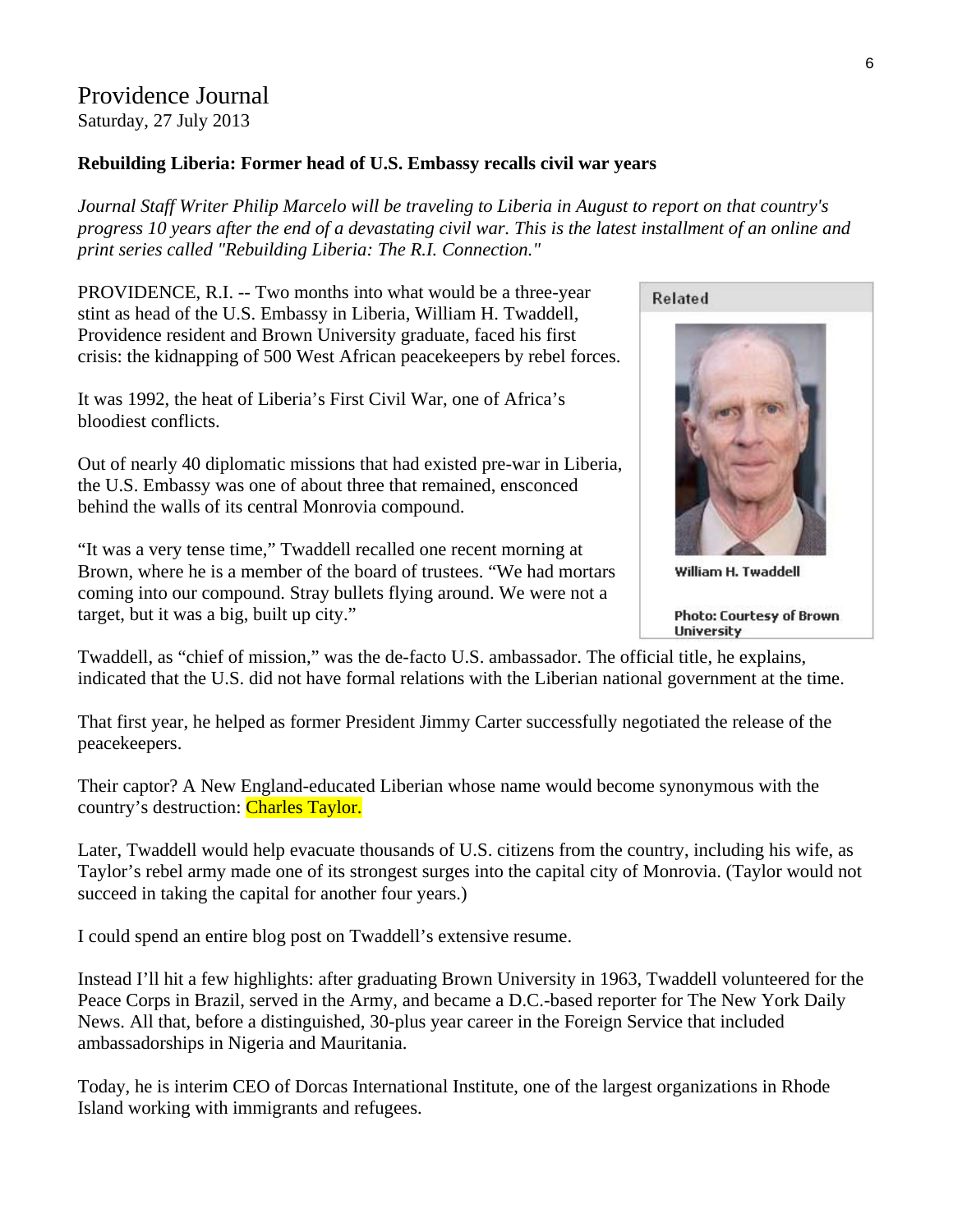Twaddell says one of his lasting impressions of those years in Liberia was how children, sometimes as young as 8 years old, were so thoroughly involved in the violence.

Thousands served as soldiers in the various rebel armies, most notoriously Taylor's National Patriotic Front of Liberia.

"It was a ruthless, calculated system of getting these kids on board and perpetrating acts of violence, sometimes in their own communities. It put them beyond the pale," he said. "It was executing elders, oftentimes members of their own family, in order to gain allegiance and impose this system of obedience and fear."

Twaddell recalled the killing of three American nuns by one of Taylor's child soldiers.

"One of the most tragic things was that the nuns had known the young man. I don't know if he was drugged up or ordered to do it, but they had known him," Twaddell said. "That was the thing about Taylor: he really shattered the fabric of that country. By getting these kids to do what was beyond the imaginable."

There's much more to the wide-ranging interview I had with Twaddell, including more anecdotes of his time in Liberia, his thoughts on his accomplishments there and how the country is recovering today.

For now, I'll leave you with this New York Times magazine piece from 1995 that captures the insanity of those years.

It opens, of all places, at a cookout at the U.S. Embassy in Liberia, hosted by Twaddell. His guests: the rival factions in Liberia's first civil war.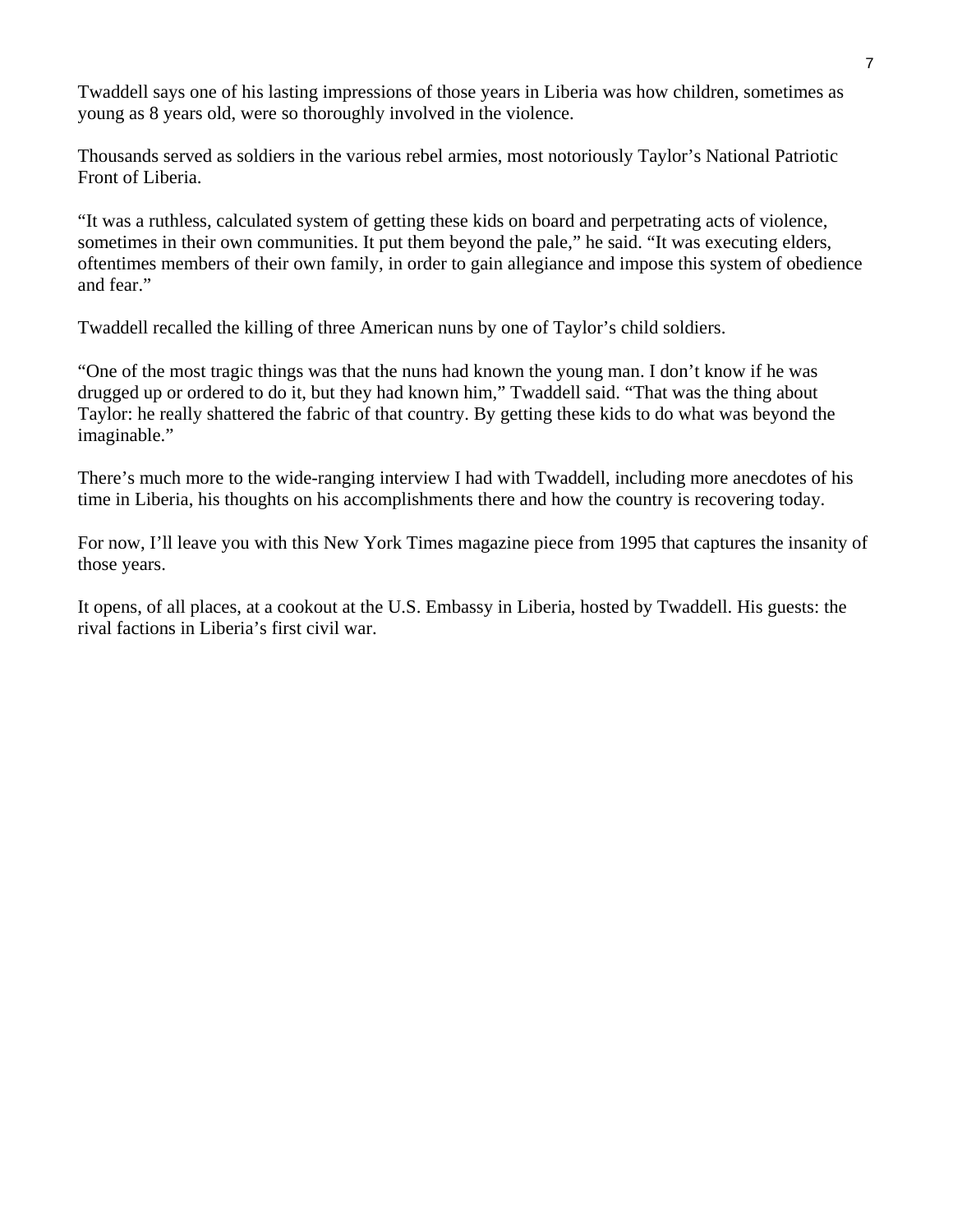# Washington University in St. Louis

Tuesday, 16 July 2013

### **Crimes Against Humanity Must Be Prosecuted for International Criminal Court to Succeed**

Successful prosecutions of crimes against humanity must occur at the International Criminal Court (ICC) if it is to succeed in its mandate to punish the perpetrators of atrocities and deter others from committing such crimes, argues Leila Sadat, JD, international law expert and professor of law at Washington University in St. Louis.

Sadat's research, arguments and analysis were laid out in detail in "Crimes Against Humanity in the Modern Age," published in the most recent issue of the American Journal of International Law. The research also will be part of a blog debate on the subject convened by the American Society of International Law.

Sadat recently was appointed a special adviser on crimes against humanity (CAH) for the International Criminal Court. She is the leading force behind the elaboration and adoption of a new international treaty for the prevention and punishment of crimes against humanity.

Sadat is also director of WUSTL's Whitney R. Harris World Law Institute and the Henry H. Oberschelp Professor of Law.

Sadat's research establishes that crimes against humanity prosecutions are critically important tools for atrocity prevention, at both the ad hoc international criminal tribunals and the ICC. It establishes that they have evolved from the paradigm of state totalitarianism typified by the Nazi regime, many of whose leading members were tried at Nuremberg, to internecine struggles for power between political factions that attack civilians with impunity. Sadat argues the ICC statute should be interpreted with this new paradigm in mind.

Sadat's article said the early case law of the court may weaken the effectiveness of CAH charges at the ICC.

"Vexing concerns about prosecutorial overreaching, interstate politics and judicial efficiency may well need to be addressed at the ICC, but the Court's CAH jurisprudence is not the place to do this," she wrote.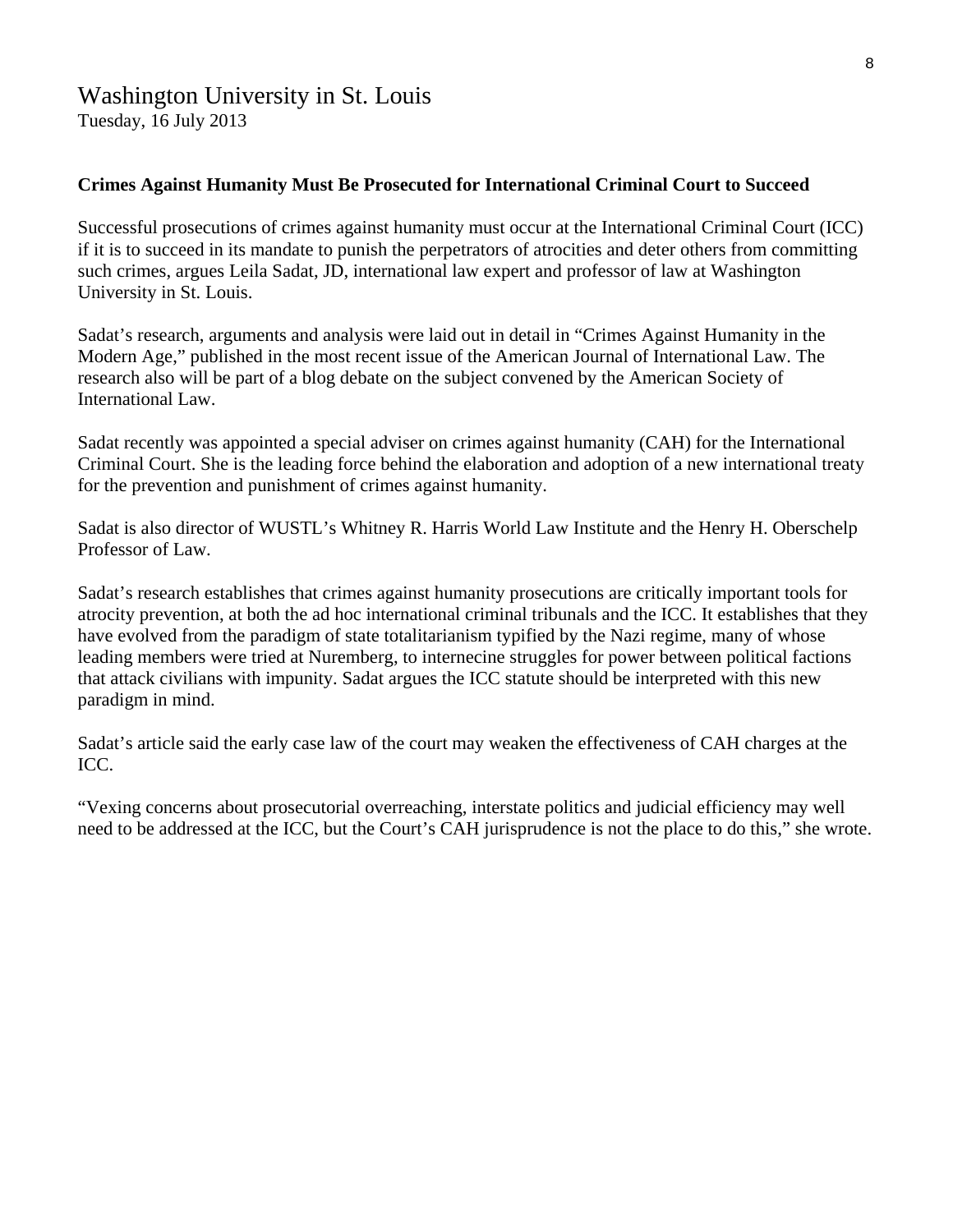### Radio Free Europe Monday, 29 July 2013

#### **Interview: What's Daily Life Like For ICTY Detainees?**

The United Nations Detention Unit in the leafy suburb of Scheveningen outside The Hague is no ordinary prison. The average age of the people inside is well above 60. They also tend to be better educated and have fewer previous criminal convictions than average prisoners.

Since 1995, this place has housed 141 individuals accused of war crimes during the conflicts in the former Yugoslavia. It was here the former Serbian President Slobodan Milosevic passed away, and it is from its



cells that other key figures from the wars such as Bosnian Serb suspects Ratko Mladic and Radovan Karadzic are preparing their defenses in front of the tribunal.

*Inmates have the opportunity to cook for themselves, and have access to a supplier who can provide Balkan specialties, as well as fresh meat and fish.* 

RFE/RL's Rikard Jozwiak talked to the commanding officer for the detention unit, Fraser Gilmour, on what daily life looks like for the unit's current 26 detainees.

RFE/RL: What does a normal day look like for someone detained at The Hague detention center?

Fraser Gilmour: They are unlocked at 7 o'clock in the morning. They have free access to the wing that they're resident on throughout the day, and then when it comes to early evening, about half past eight, they are locked up again for the evening. Throughout that time, during the hours of unlock, they have access to the common areas on their residential wing, where there is the opportunity for them to mix with one another in a recreation room. There is the opportunity for them to cook for themselves should they wish. They are supplied with three meals a day, but they have the opportunity to add to that by cooking for

themselves if they purchase additional foodstuffs.

*Cells are equipped with televisions but inmates do not have Internet access* 

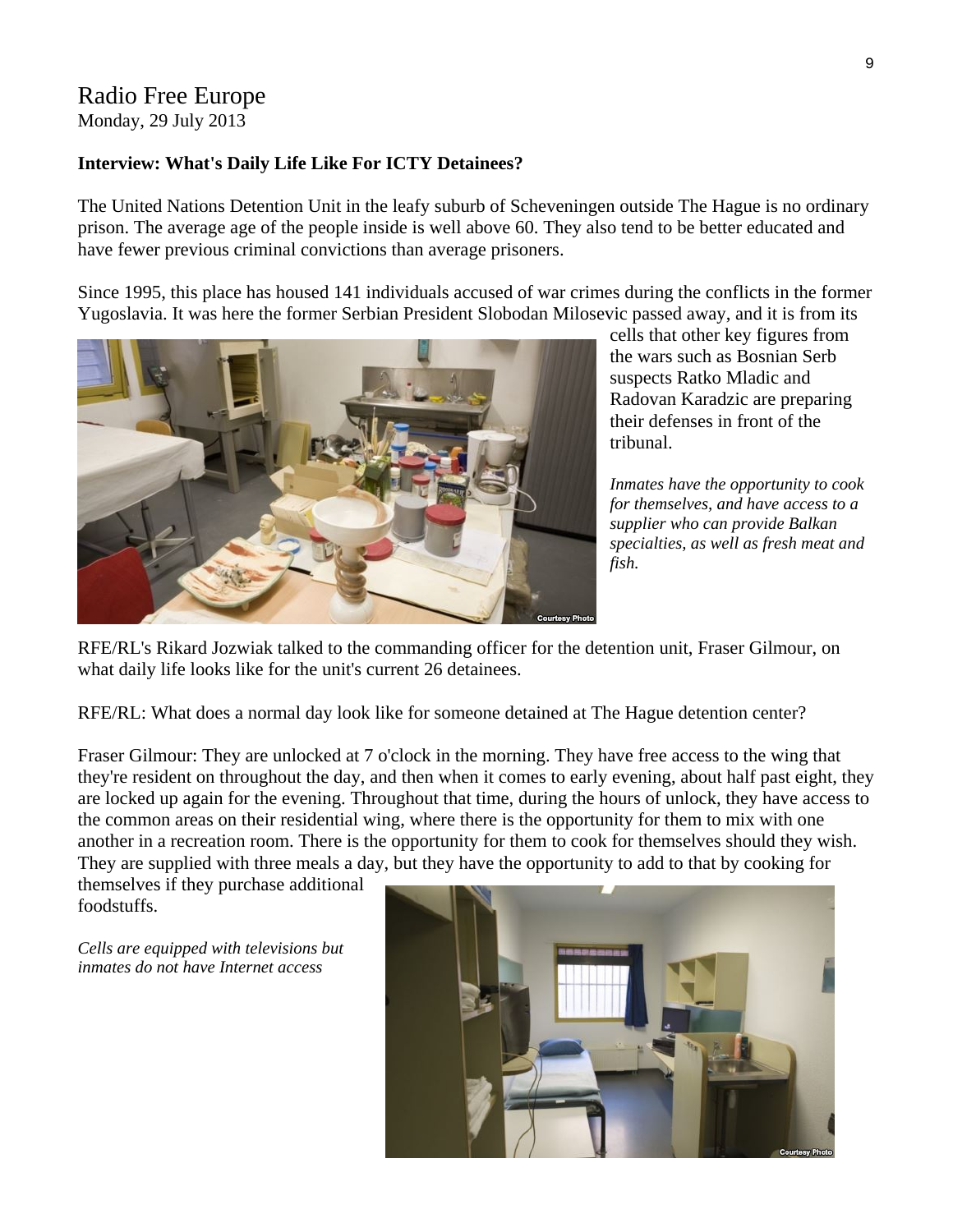They also have a program of events throughout the day where they would have the opportunity for fresh air, the opportunity for sports. There are also classes, etc., in which they can enroll and participate. Generally, a lot of them would tend to spend a lot of time preparing for their cases.

RFE/RL: Can the detainees purchase traditional Balkan food?

Gilmour: They can purchase regular foodstuffs that are available through the host prison shop, so that includes fruit and vegetables, tinned produce, drinks, and that kind of thing. But, in addition, we have put in place resources so that they can purchase from a Balkan supplier, so a supplier in the Netherlands that would facilitate them to purchase specialties from the region. And we also have made arrangements that they can purchase fresh meat should they wish and occasionally fresh fish, so they can have quite a range



of produce they can purchase and subsequently cook if they wish.

RFE/RL: How much is their daily allowance?

*Inmates can use desktop computers to aid in their defenses, but Internet access is not included.* 

Gilmour: It is a small amount of money that they are provided to cover issues like communication with their families, [for instance through] the purchase of telephone cards so that they contact their families and maintain those family links. [These links] are very important for someone in a detention environment and particularly for our detainees, considering the distance they are from their friends and families.

ALSO READ: 'Decisions Have Shaken The Tribunal,' ICTY Prosecutor Says

[It's important] in the detention environment [for detainees to have] contact with those close links and those support networks which will provide them support through the time in detention and hopefully, if they are convicted or if they are acquitted, then also provide that support so they can return to normal life thereafter with limited damage to those support networks.

RFE/RL: How often can relatives and friends come to visit?

Gilmour: We are quite generous with our visiting facilities. You would tend to find in a national jurisdiction that it would not be uncommon for a detainee or even a convict for that matter to be permitted a maximum of...one hour of visiting per week. We permit up to seven consecutive days of visiting in each 30-day period. This is bearing in mind the things I was mentioning in relation to communications and also the distance their families have to travel in order to visit their loved ones.

RFE/RL: Do the detainees have access to TV, including Balkan channels, and can they use the Internet?

Gilmour: We do provide television in their cells. We also have satellite television from the former Yugoslavia, from all of the different countries of the former Yugoslavia. There is no Internet access. We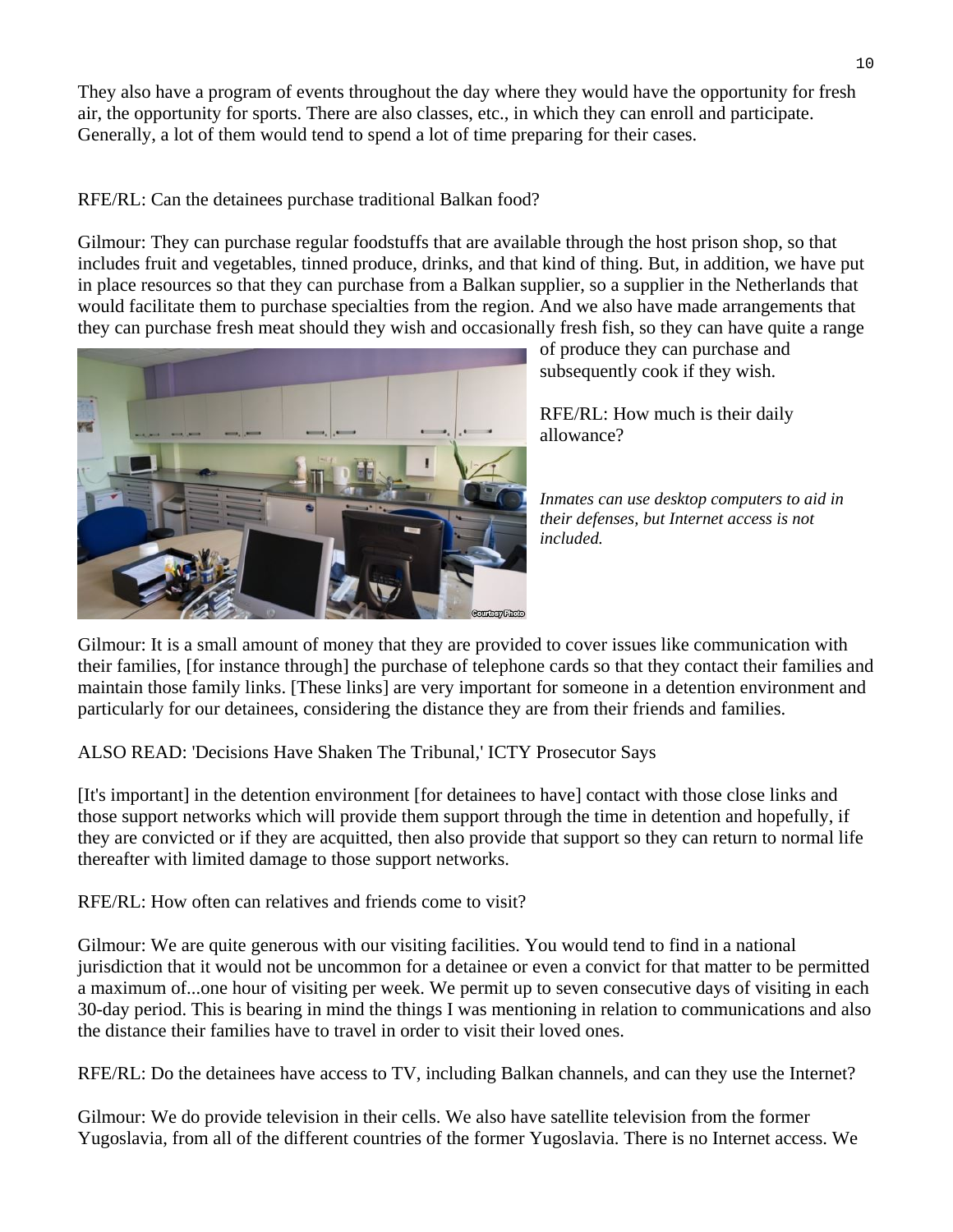do provide detainees with desktop computers, but that is principally in relation to the fact that this is an ecourt and much of the documentation that comes with the case is provided in digital format, so it is really a tool to assist them in their defense rather than an opportunity for social networking or social benefits.

RFE/RL: The ICTY is slowly winding [down]. For how long are you planning to host detainees in the detention unit?

Gilmour: We are actually at a bit of a stage in change within the history of the ICTY. We are presently at the start of the MICT, the Mechanism for International Criminal Tribunals, and the MICT will take over the work of the ICTY as it progresses and also the work of the ICTR, the Rwandan tribunal, in order to continue the process of the work which has been started by the ICTY. So the MICT will be responsible for the enforcement of all sentences, so at present we already have a couple of convicts within the unit -- four -- who are MICT detainees as [MICT] are responsible for the enforcement.



*An examination room caters to the inmates' medical needs* 

We are ostensibly just a remand institution, which means we only hold those during the pretrial, trial, and appeal phases, and therefore as the tribunal comes to a close all our convicts will go and serve their sentences in tertiary states. So the tribunal has agreements with a number of different countries at

present within Europe -- all of them are within Europe at the moment -- to enforce any sentences and those agreements have also been ratified by the MICT.